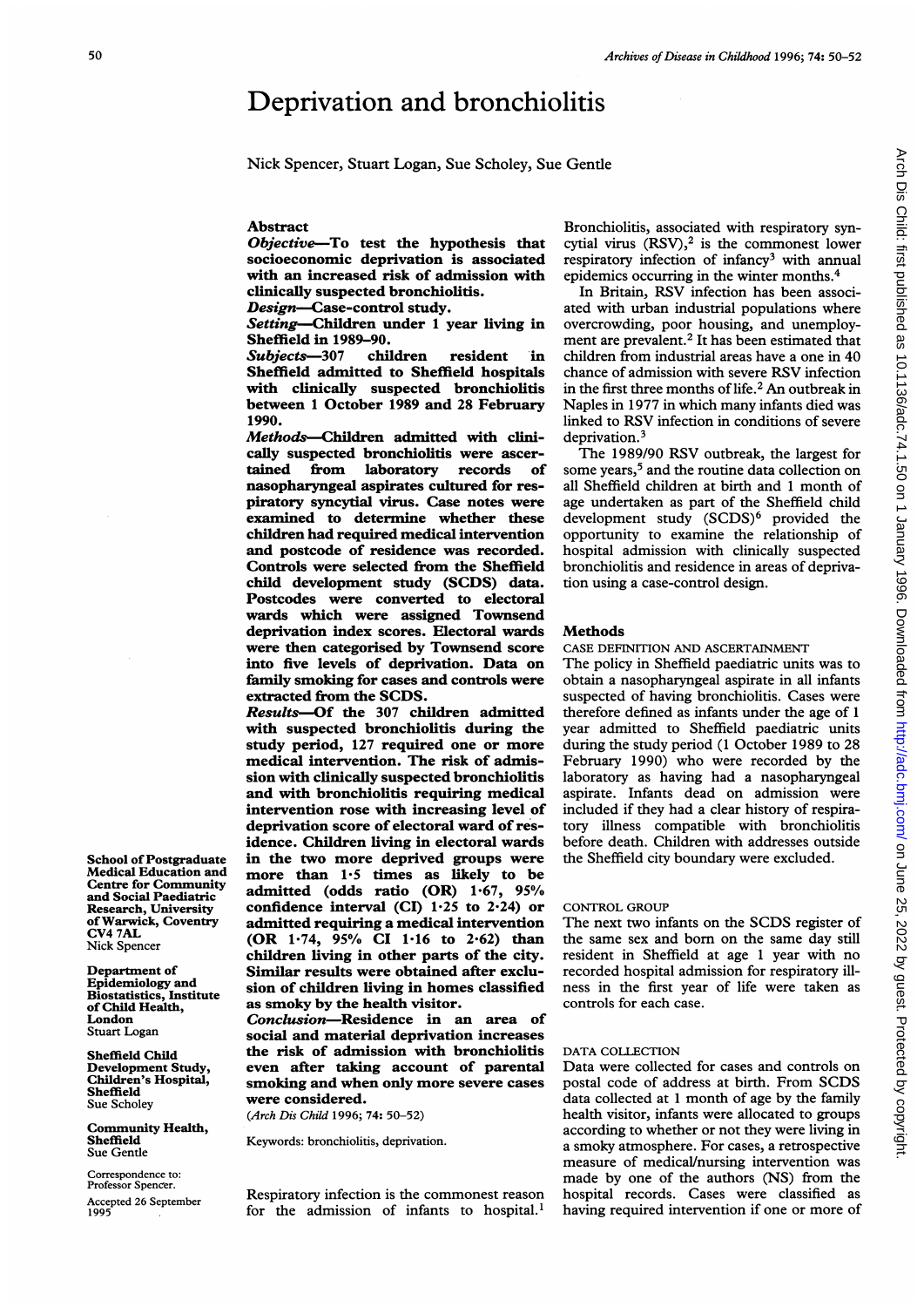Table 1 OR for admission with clinically suspected bronchiolitis by level of deprivation of electoral ward of residence

| Deprivation level of<br>area of residence | Case<br>$(n=307)$ | Control<br>$(n=612)$ | ΟR       |
|-------------------------------------------|-------------------|----------------------|----------|
|                                           | 30                | 101                  | 1.00     |
| н                                         | 31                | 95                   | $1 - 10$ |
| Ш                                         | 109               | 217                  | 1.69     |
| Γv                                        | 82                | 127                  | 2.17     |
| v                                         | 55                | 72                   | 2.57     |

 $\chi^2$  for linear trend 19.031, p=0.00001.

the following was recorded in the hospital records: artificial ventilation; intravenous infusion; nasogastric feeding; oxygen treatment; or complications requiring treatment.

# DATA ANALYSIS

Postcode data were converted to electoral ward data using a district health authority data package. Based on 1981 census data, a Townsend deprivation index (TDI)7 was calculated for each Sheffield electoral ward.<sup>8</sup> Electoral wards were classified as:  $V=$ most deprived (TDI +4 or greater); IV=deprived (TDI +2 to +3.99); III=average (TDI +1.99 to  $-1.99$ ); II=privileged (TDI  $-2$  to  $-4$ ); I=most privileged  $(TDI - 4$  or less).

Odds ratios (ORs) and Cornfield 95% confidence intervals (CIs)<sup>9</sup> associated with level of deprivation of area of residence, for residence in deprived (IV or V) versus non-deprived (I, II, or III) areas for admission to hospital with clinically suspected bronchiolitis, and for admission with this diagnosis requiring medical intervention were calculated. The same analyses were repeated after excluding cases and controls classified as living in a smoky atmosphere. Where appropriate a  $\chi^2$ test for linear trend was performed. ORs and Cornfield 95% CIs associated with living in <sup>a</sup> smoky atmosphere for admission and for admission requiring intervention were also calculated.

# Results

During the study period, 307 children under the age of <sup>1</sup> year with addresses within the Sheffield city boundary were admitted on at least one occasion with clinically suspected bronchiolitis. A total of <sup>127</sup> of these infants required intervention during the admission. Living in an area of deprivation (groups IV and V) was associated with an increased risk of admission with clinically suspected bronchiolitis compared with children living in other areas (groups I, II, and III) (OR 1-67, 95% CI 1-25 to  $2.24$ ). The risk of admission rose steadily with the level of deprivation of area of residence; the OR associated with residence in an electoral ward classified as in the most deprived group (V) was 2.57 ( $\chi^2$  for linear trend  $19.031$ ,  $p=0.00001$ ) (table 1).

Living in an area of deprivation (groups IV and V) was associated with an increased risk of admission requiring intervention compared with children living in other areas (groups I, II, and III) (OR 1.74, 95% CI 1.16 to 2.62). The

risk of admission requiring intervention rose with the level of deprivation of area of residence; the odds ratios associated with residence in the electoral wards classified as in the deprived (IV) and most deprived (V) groups were 2.82 and 2.42 ( $\chi^2$  for linear trend 8.869, p=0-0029) (table 2).

Information related to the presence of a smoky atmosphere at the time of the <sup>1</sup> month visit by the health visitor as part of the SCDS was available for 225 cases and 457 controls. The risk of admission was increased for children classified as living in a smoky atmosphere (OR 2.93, 95% CI 1.95 to 4.41).

After exclusion of children classified as living in a smoky atmosphere, residence in a deprived area (IV and V) was still associated with an increased risk of admission (OR 1-54, 95% CI  $1.01$  to  $2.24$ ) and admission requiring intervention (OR 1.86, 95% CI 1.06 to 3.27) compared with children living in non-deprived areas (I, II, and III).

#### **Discussion**

These results support the previously reported association between bronchiolitis and adverse social and environmental factors.<sup>2</sup> In this study residence in an area of deprivation is associated with an increased risk of admission with clinically suspected bronchiolitis.

The increased risk of hospital admission of children living in deprived areas has been attributed to an increased readiness of health professionals to admit children from socially deprived homes.<sup>10</sup> However, our results show that, for one of the most important acute infections of infancy, the higher risk of admission for infants from deprived areas holds when infants with mild symptoms not requiring medical or nursing intervention are excluded from the analysis. This new finding suggests that the links between social deprivation and hospital admission in childhood are related as much to increased risk of significant morbidity as to professional behaviour.

The increased risk of respiratory infection in children from more deprived families has been attributed to higher levels of parental smoking.<sup>11</sup> In this study living in a house classified by the health visitor as 'smoky' was associated with a significant increase in the risk of admission. However, even after exclusion of children living in smoky houses, there was a significantly increased risk of admission and of disease severe enough to warrant intervention. The 'smoky' atmosphere measure used in the SCDS was not validated against parental smoking habits and caution must be used in

Table 2 OR for admission requiring intervention by level of deprivation of electoral ward of residence

| Deprivation level of<br>area of residence | Intervention group<br>$(n=127)$ | Controls<br>$(n=612)$ | ΩR   |
|-------------------------------------------|---------------------------------|-----------------------|------|
|                                           | 11                              | 101                   | 1.00 |
| н                                         | 17                              | 95                    | 1.64 |
| ш                                         | 41                              | 217                   | 1.39 |
| ΙV                                        | 39                              | 127                   | 2.82 |
| v                                         | 19                              | 72                    | 2.42 |

 $\chi^2$  for linear trend 8.869, p=0.0029.